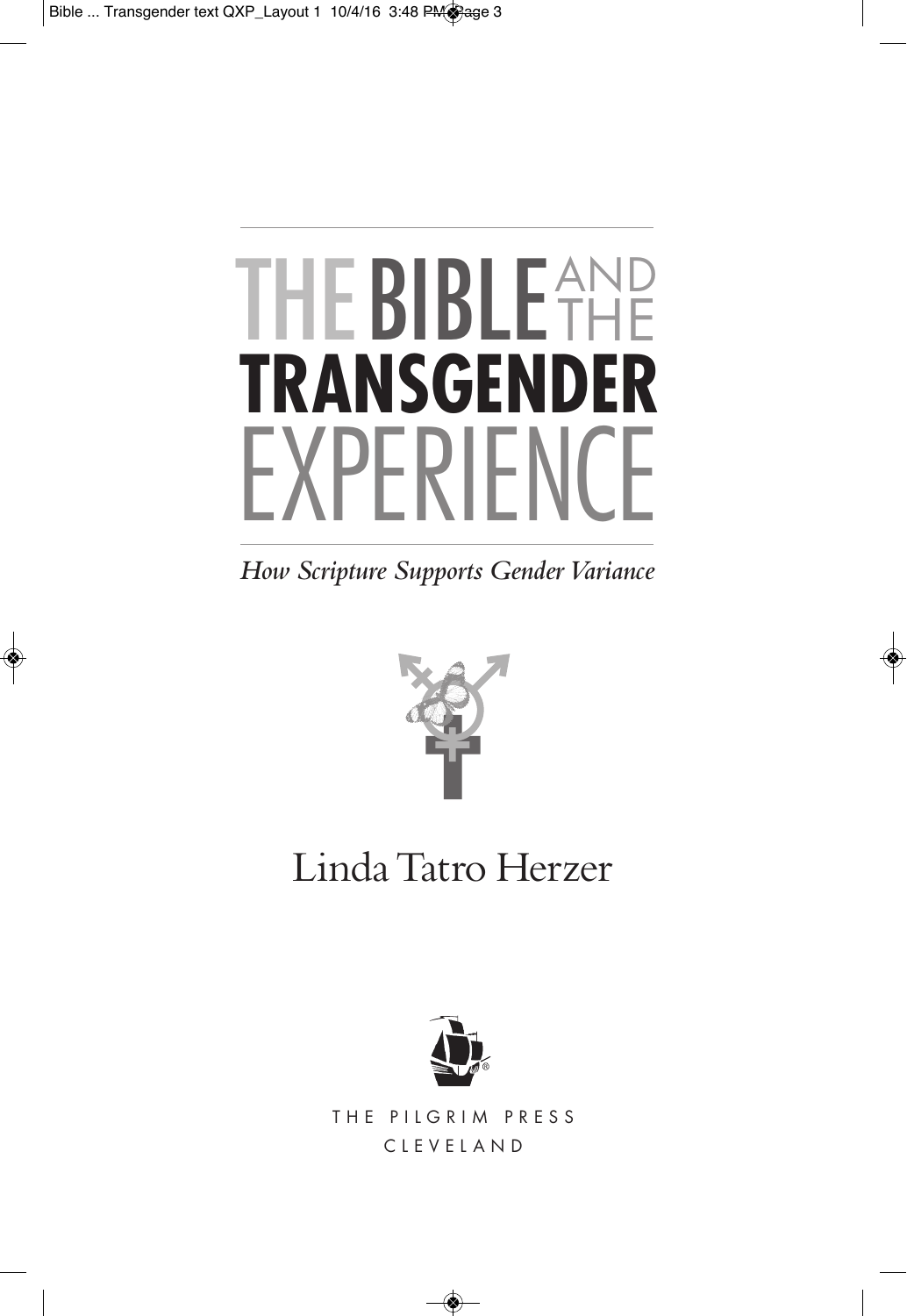#### Discussion Guide

#### **NOTES TO GROUP LEADER**

This book lends itself very well to a four- to five-week Bible study or book discussion group, requiring that participants read about twenty to twenty-five pages per week. If using a four-week format, I recommend asking group members to commit to reading the introduction and chapters 1–3 before the first gathering, so they will come ready to discuss. Cover chapters 4–6 during your second session. Chapter 7 can be the focus of your third gathering. End by discussing chapters 8–10 during your final session. If using a five-week format, I recommend the intro and chapters 1–2 for the first session, chapters 3–4 for the second session, chapters 5–6 for the third, chapter 7 for the fourth, and chapters 8–10 for the final session.

Depending on your group's demographics and interests, you may want to delegate some "Topics for Exploration" at the end of each session. Topics may arise out of that particular session, and I have also offered suggestions. Individuals can then be invited to briefly share what they learned with the group at the beginning of each session and/or to share more about their topic as it is discussed during your time together.

It could be helpful to open discussion of the book's first chapters with a consideration of the four continuums relating to biological gender, gender identity, gender expression, and sexual orientation represented in the "Genderbread Person" diagram found at http://itspronouncedmetrosexual.com/2012/01/the-genderbread-person. This is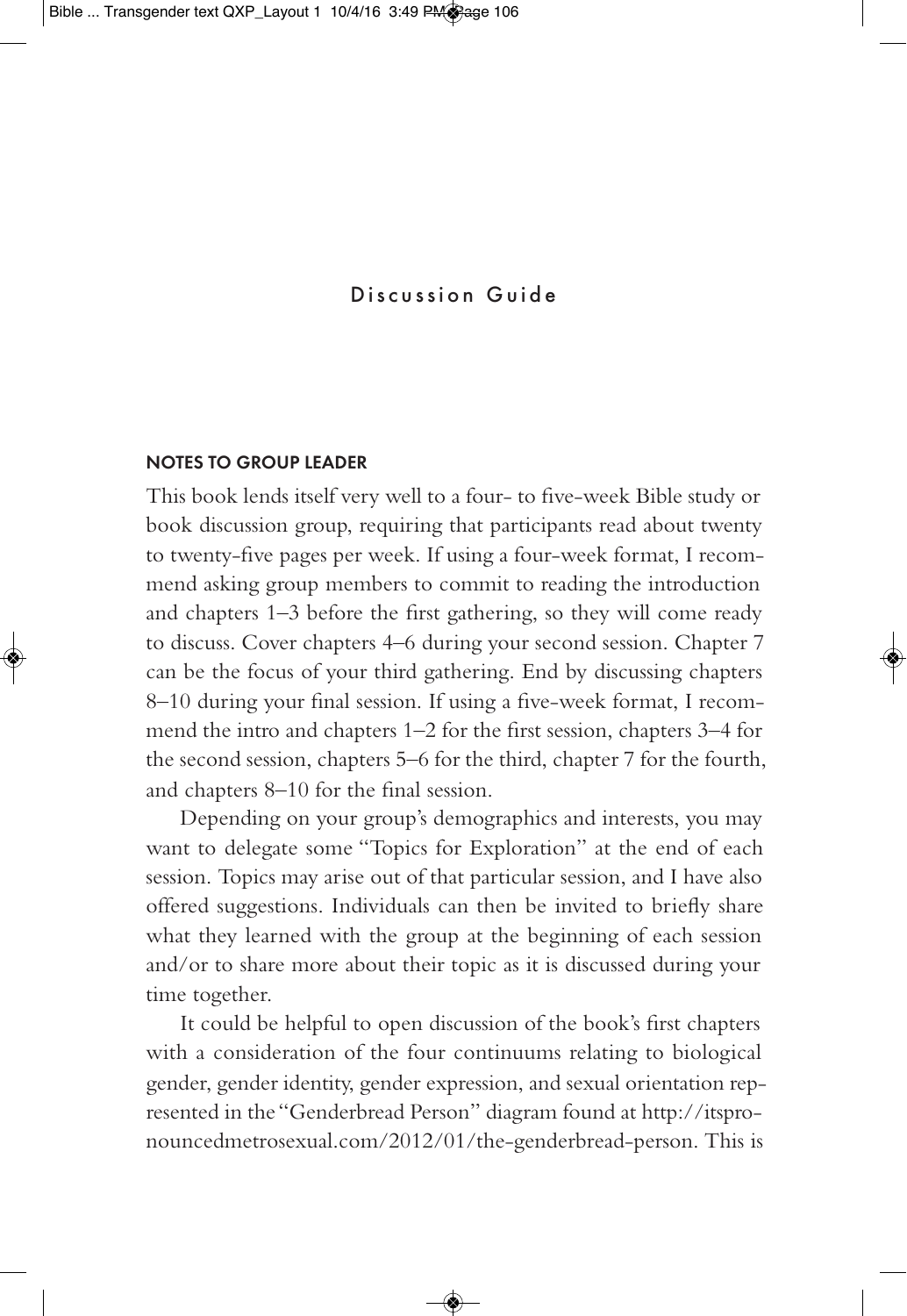a link to the original version, which the creator has since updated more than once. You can access all versions from this link and decide from there which version would be most helpful to print off and discuss with your particular group.

I know I have given you more here than you can probably use in each session, so feel free to pick and choose those discussion questions that will work best for your group. May your discussions be deep and life-giving!

#### **CHAPTER 1—WHAT WE ARE AND ARE NOT TALKING ABOUT: LGB AND TQI**

#### *Discussion Questions*

- 1. Prior to reading this chapter, were you familiar with the distinctions between L, G, B, and T, Q, and I?
- 2. As a group, brainstorm the names of people you've heard or read about in the media who are lesbian, gay, bisexual, transgender, queer, questioning, and intersex. Can you think of at least one person in each category? If not, why might you not have heard about this type of individual?

#### **CHAPTER 2—CULTURAL CONTEXT: NOW AND THEN**

- 1. Have any of you seen some of the TV programs featuring fictional transgender (transsexual) characters—such as *Glee, Orange Is the New Black,Trans-Parent, Sense8,The Bold and the Beautiful*—or reality shows featuring trans individuals— *Becoming Us, I Am Cait, I Am Jazz,* and two seasons of *America's Next Top Model*? Discuss your impressions of these characters and/or individuals.
- 2. Do you remember a time or incident in your childhood when you first became aware of your gender? What did you think and feel about gender at that point?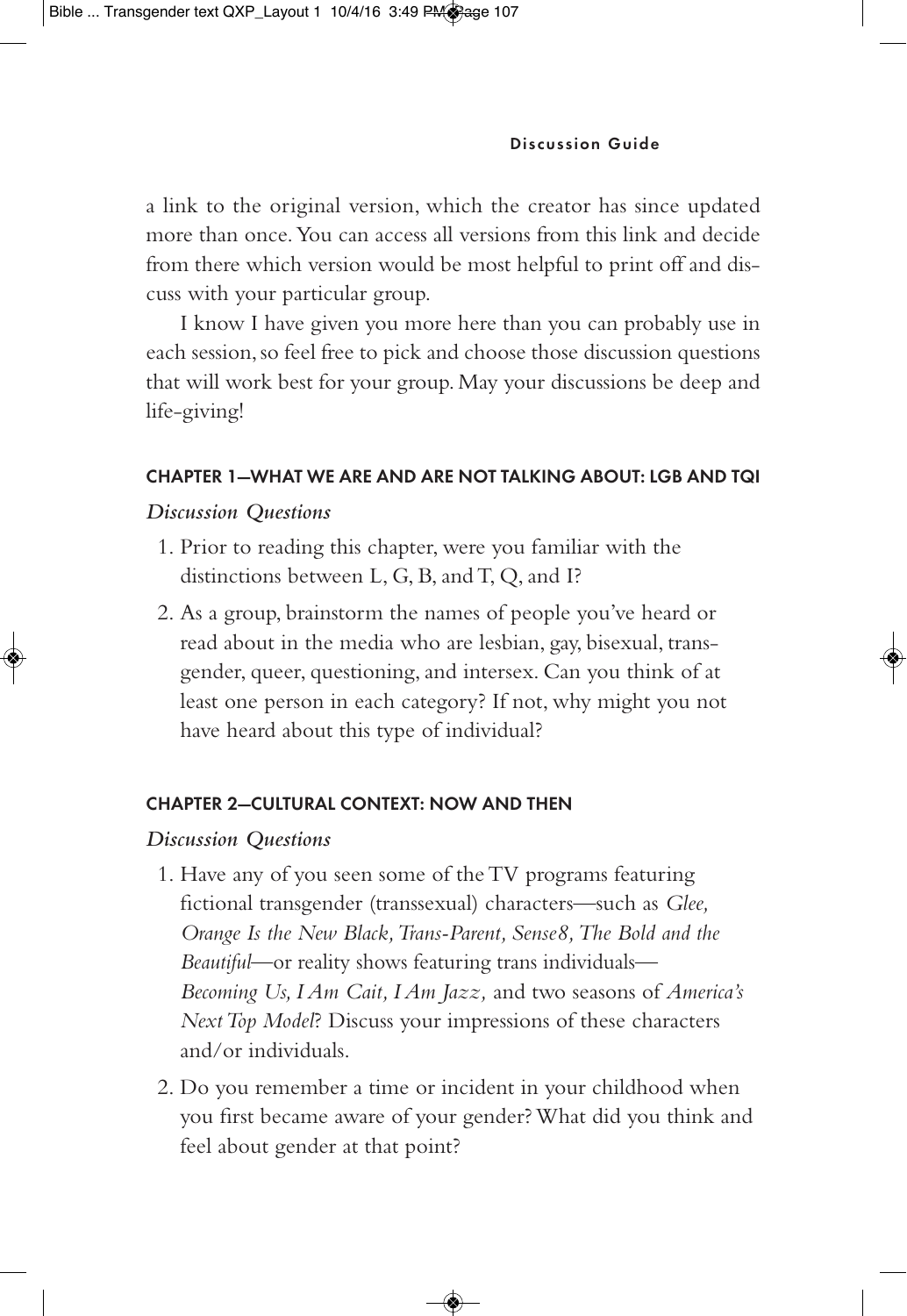- 3. Have you ever had an experience of knowing yourself to be different from who others thought you were or wanted you to be? (Maybe your parents or significant other wanted you to choose one career, but you wanted to pursue another. Perhaps your church held to a certain belief, but you believed differently.) Talk about your own experience of not fitting in to cultural expectations.
- 4. Why do you think trans people are willing to risk losing their family, friends, faith communities, jobs, and places to live in order to transition and live according to their internal gender identity?

Have you ever lost any of these things: a friend, your job, housing, your parent's approval, church membership, etc.? What sort of impact did that have on your life?

What might trans people experience (physically, emotionally, financially, spiritually) as a result of facing all or some of these losses?

- 5. Transgender (transsexual) people feel their gender identity does not match the gender they were assigned at birth, so most desire to live full-time as the gender with which they identify (in so far as it is possible for them). Cross-dressers *are* comfortable with the gender they were assigned at birth, but they also have a *need* to spend some time dressed and presenting as the opposite sex. Discuss whether it's easier for you to understand/get/relate to the experiences of transsexuals or cross-dressers.
- 6. Discuss any questions or comments group members have about others under the transgender umbrella: persons who are intersex, genderqueer, bigender, two-spirit, etc.

#### *Topics for exploration in preparation for discussion in the second session:*

• Find out what's required in your state to change the gender marker on your driver's license.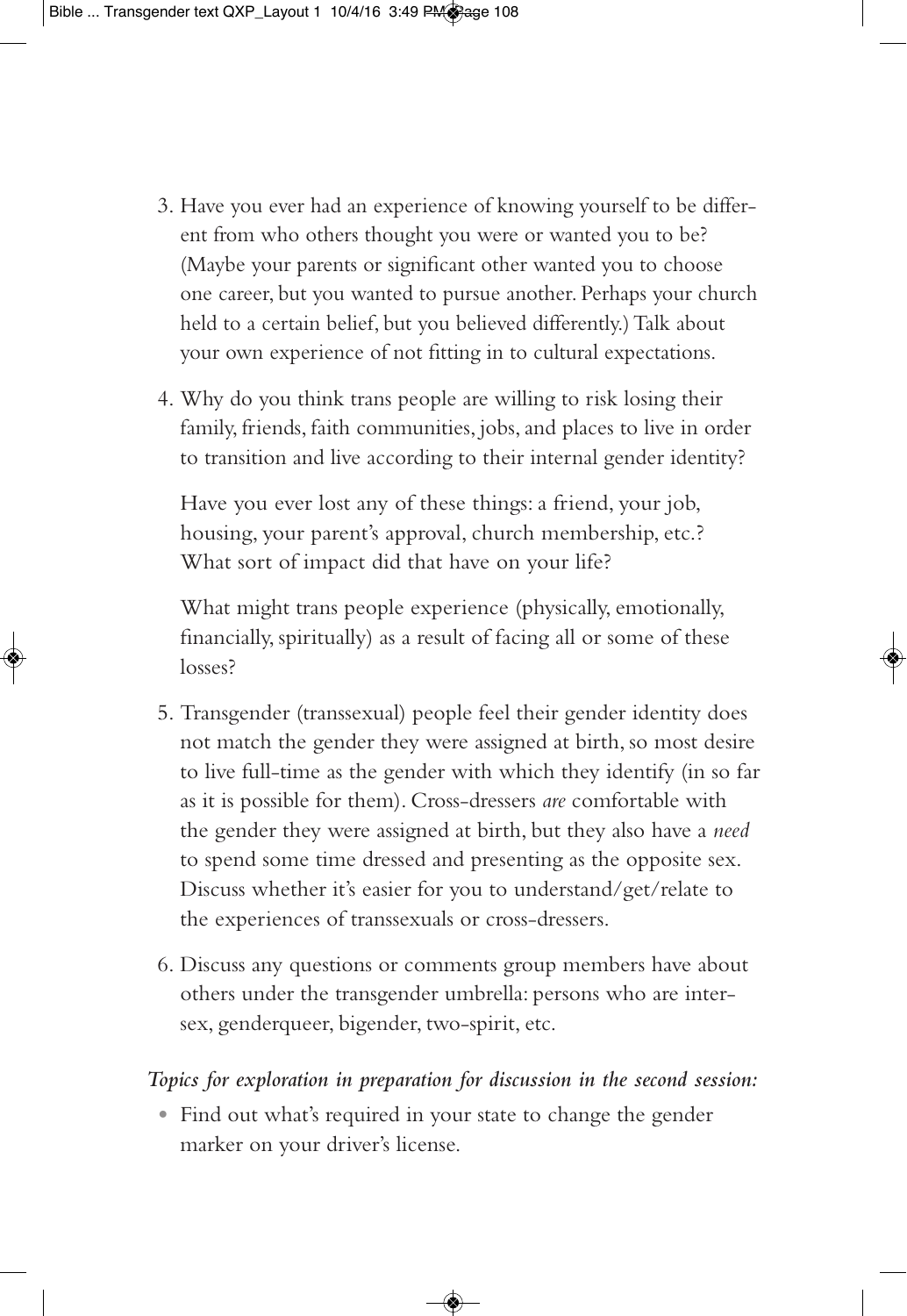- Find out the cost of "top surgery" (breast augmentation or reduction) or "bottom surgery" (genital reconstruction collectively these surgeries are known as "gender confirmation surgery") for both trans men and trans women.
- Learn more about transgender persons on the National Center for Transgender Equality's website at "Understanding Trans gender People FAQ," www.transequality.org/issues/resources /understanding-transgender-people-faq.
- Learn more about transgender people on the American Psychological Association's (APA) website at "Answers to Your Questions About Transgender People, Gender Identity and Gender Expression," www.apa.org/topics/lgbt/transgender.aspx.
- On the APA website, also learn more about the impact of the societal challenges transgender people face in the article "Transgender Today" at www.apa.org/monitor/2013/04/ transgender.aspx.

### **CHAPTER 3—VERSES ABOUT EUNUCHS: DEUTERONOMY 23:1, ISAIAH 56:1–7, ACTS 8:26–39**

- 1. Discuss the differences and similarities between eunuchs in the Bible and gender variant people today.
- 2. Are you personally familiar with stories of Middle Eastern– looking people in the United States being harassed after 9/11 or as a result of the rise of ISIS today? Do you yourself have any friends or relatives who are immigrants or the children or grandchildren of immigrants who are being encouraged by family members to "marry their own kind"?
- 3. Do you agree or disagree with the author's suggestions that the "ancient Israelites may have been hearing God's word to them through the lens of their own fears, so they wrote that it was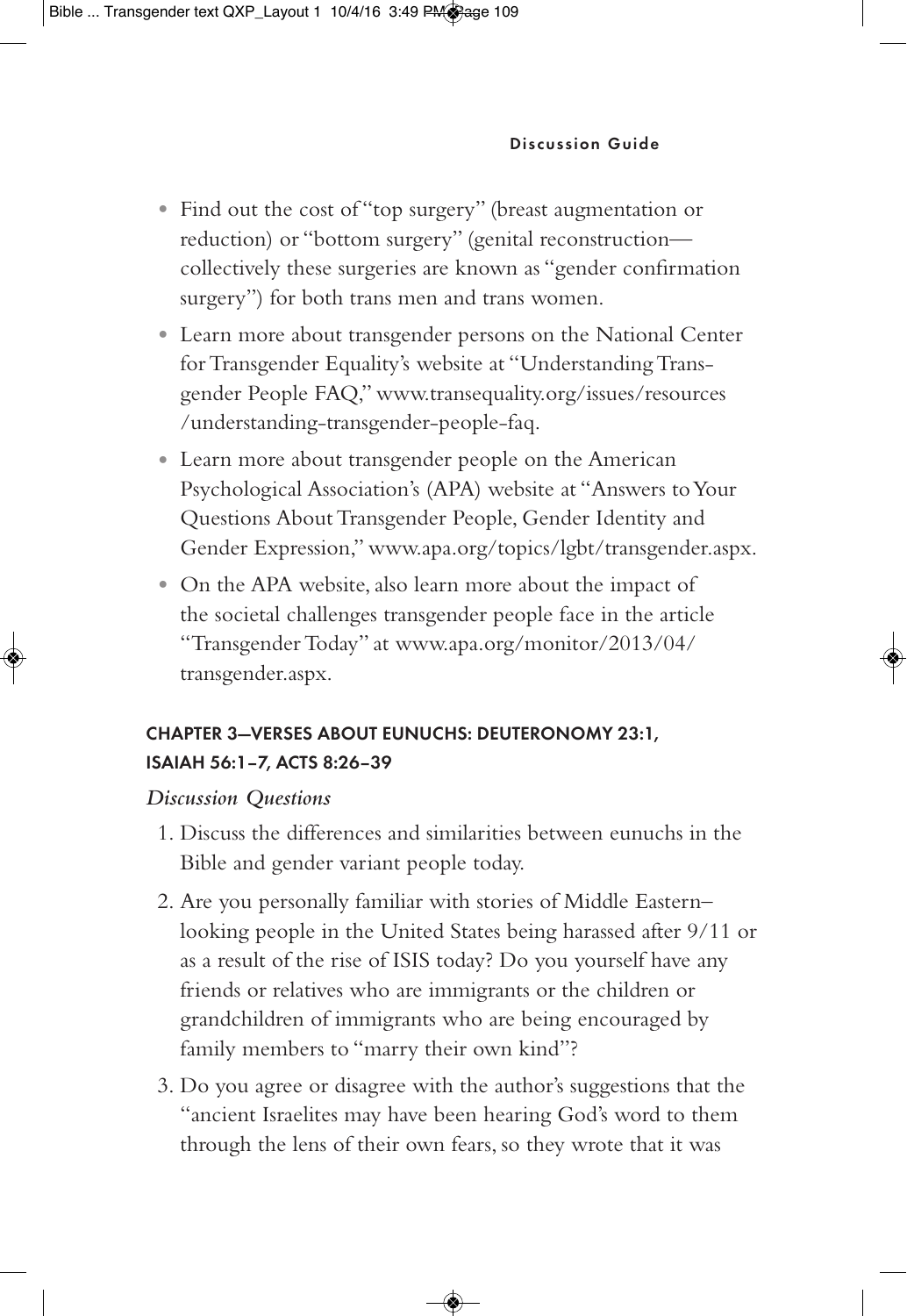God's will that they exclude others . . . a perspective God later corrected through Isaiah, Jesus, and the Acts of the Holy Spirit"? If you disagree, share your theory as to why we see this movement from exclusion to inclusion in the Bible.

4. The author writes: "The fact that the Bible itself shows a historical movement and shift in the Israelites' understanding of how God would have them relate to the gender variant people of their day suggests that God may also have an accepting, affirming, and inclusive attitude towards the gender variant people of our day." Given the differences and similarities that exist between the eunuchs of biblical times and gender variant people today, in what ways do you think the biblical movement towards inclusion of eunuchs should or should not inform the church's modern day relationship with gender variant people?

#### **CHAPTER 4—LEVITICUS 21 AND HOLINESS**

- 1. The author writes: "The reason the church no longer uses this passage as part of its requirements for ordination is because the New Testament reveals that, through Christ, the requirements of the Old Testament law have been fulfilled (see Acts 15, Galatians 3, Hebrews 8–10). Consequently, Christians no longer observe all the requirements of Old Testament law." Discuss examples of other Old Testament laws that Christians no longer follow.
- 2. Discuss other stories from the Gospels that demonstrate Jesus' teaching that it is not the things that people come in contact with on the outside that makes them unclean, impure, or unholy, but the thoughts and actions that arise from inside them.
- 3. Discuss and/or research where your denomination stands on the ordination of transgender people and why it takes that stance.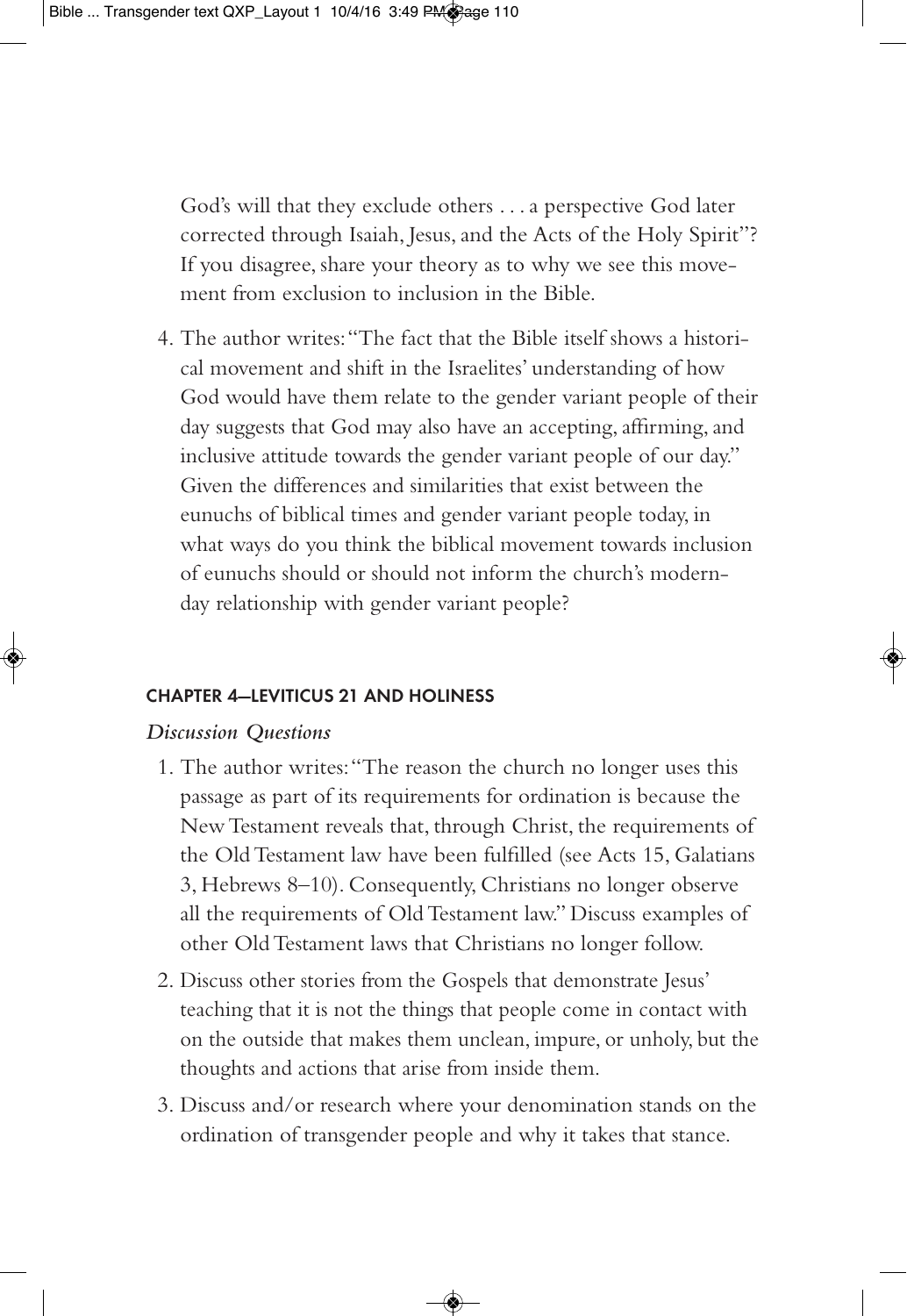#### *Topics for exploration in preparation for discussing chapters 5–6*

- Learn more about cross-dressers at www.tri-ess.org.
- Learn more about intersex persons on the American Psychological Association's website at "Answers to Your Questions About Individuals With Intersex Conditions," www.apa.org/topics/lgbt/intersex.aspx.

# **CHAPTER 5—DEUTERONOMY 22:5: CROSS-DRESSING TO EXPRESS ONE'S TRUTH OR TO DO HARM?**

#### *Discussion Questions*

1. In the beginning of this chapter the author suggests three guidelines for arriving at a responsible understanding of a Bible passage: (1) understanding the meaning of each of the words in their original languages, (2) understanding the passage within its historical/cultural context, and (3) understanding the passage within the context of the whole Bible.

What guidelines do you use for interpreting scripture, especially verses that may seem contradictory to other scriptural teachings and/or to modern-day scientific findings or beliefs (for example, the modern belief that stoning people to death and killing adulterers, as directed in Deut. 22:21–22, is not a good idea)?

- 2. At the end of the section "Interpretations Based on the Meanings of Words and Immediate Context," the author offers four different ways that commentators have interpreted Deuteronomy 22:5 based on word meanings and context. Discuss the pros and cons of each of these interpretations. Which interpretation seems most reasonable to you and why?
- 3. The author indicates that even if Deuteronomy 22:5 were a prohibition against cross-dressing as we know it today we should no longer be concerned about it since Jesus came to fulfill the Old Testament law, so Christians are no longer bound by it, and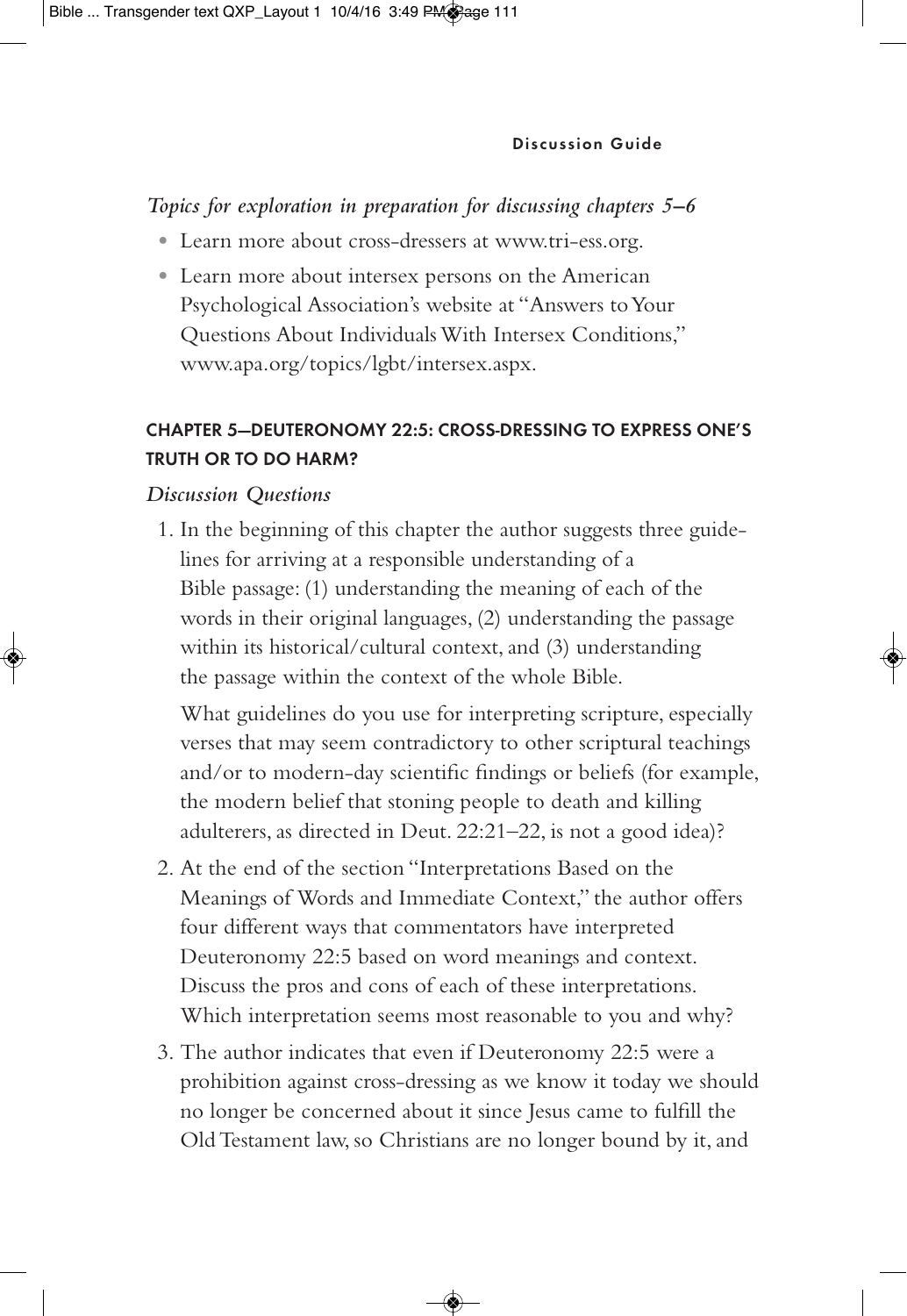since we do not follow any of the other laws found in that same chapter. Can you think of any reasons that people might offer for why such a prohibition *should* still be observed today? Which reasons are most compelling to you?

- 4. Based on what you have read in this chapter, do you think Deuteronomy 22:5 is addressing cross-dressing as it is practiced today, or do you think it is a prohibition against the ancient Israelites using the clothes of the opposite gender to disguise their true selves for deceptive purposes and/or for cultic practices?
- 5. Discuss your thoughts and feelings about the author's statement: "Since gender variant people today are cross-dressing in order *to* express their true selves, in order to *not* deceive others and so harm relationships, I believe this verse is actually an affirmation to gender variant people to dress in the clothing that best expresses their true gender identity."

# **CHAPTER 6—MATTHEW 19:11–12 AND WHAT JESUS HAD TO SAY ABOUT GENDER VARIANCE**

- 1. The author suggests three things that Jesus might have meant when he said that some people are born eunuchs: that they are gay, transgender, or intersex. Discuss what you think Jesus meant by this.
- 2. Brainstorm some of the ways in which Jesus might have known that there were eunuchs who were born that way.
- 3. The author writes: "The fact that Jesus included the one thing the Gospels report him saying about gender variance in the very same conversation in which he quotes the verse about God creating humans male and female (Gen. 1:27) indicates that Jesus was well aware that there were more than just two ways to live out one's gender—that male and female were not the only two realities." Do you agree that Jesus' inclusion of what he said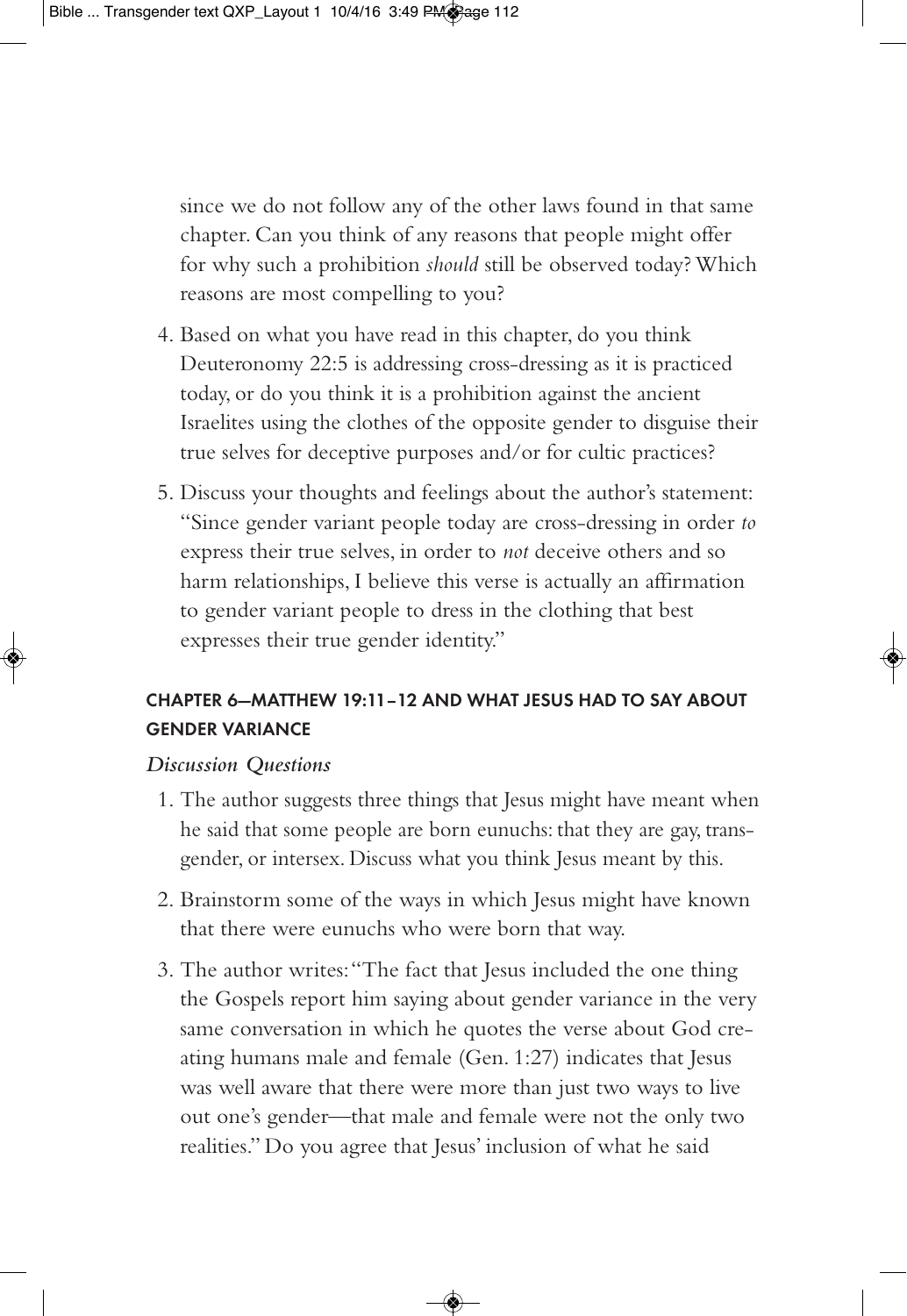about eunuchs in this discussion indicates his belief that there are more than two ways to live out one's gender? Discuss.

- 4. Do you think that Christians should respond to the gender variant people of today with the same acceptance and lack of condemnation that Jesus exhibited regarding eunuchs, the gender variant people of his day? Why or why not?
- 5. Discuss some of the suggestions from Appendix A for creating a trans friendly congregation or fellowship group. Which would be the easiest to carry out in your context? Which would be the most challenging?

# *Topics for exploration in preparation for discussing chapter 7*

- Bring in definitions and common examples of "merism" and examples of merism in the Bible.
- Google one of the most well-documented trans children in the United States, Jazz Jennings. You'll find lots out there about her. You might want to start with this video: www.youtube.com /watch?v=Jbg-LdVdNk0.
- Watch this YouTube video of a young transgender couple that aired on ABC's 20/20: www.youtube.com/watch?v=SNCJ6V f7qOM.
- Research transgender people across cultures worldwide. Do a general search on this topic and also specifically look up the Hiijra of India, the Fa'afafine of Samo, the Katoey of Thailand, the Muxe of Mexico, the Mahu of Hawaii, and Native American Two-Spirits.

# **CHAPTER 7—GENESIS 1:27 AND THE ARGUMENT FROM CREATION**

# *Discussion Questions*

1. What do you think about the author's perspective that Genesis 1 is a poetic account of the creation story and not a scientific explanation of how things came to be?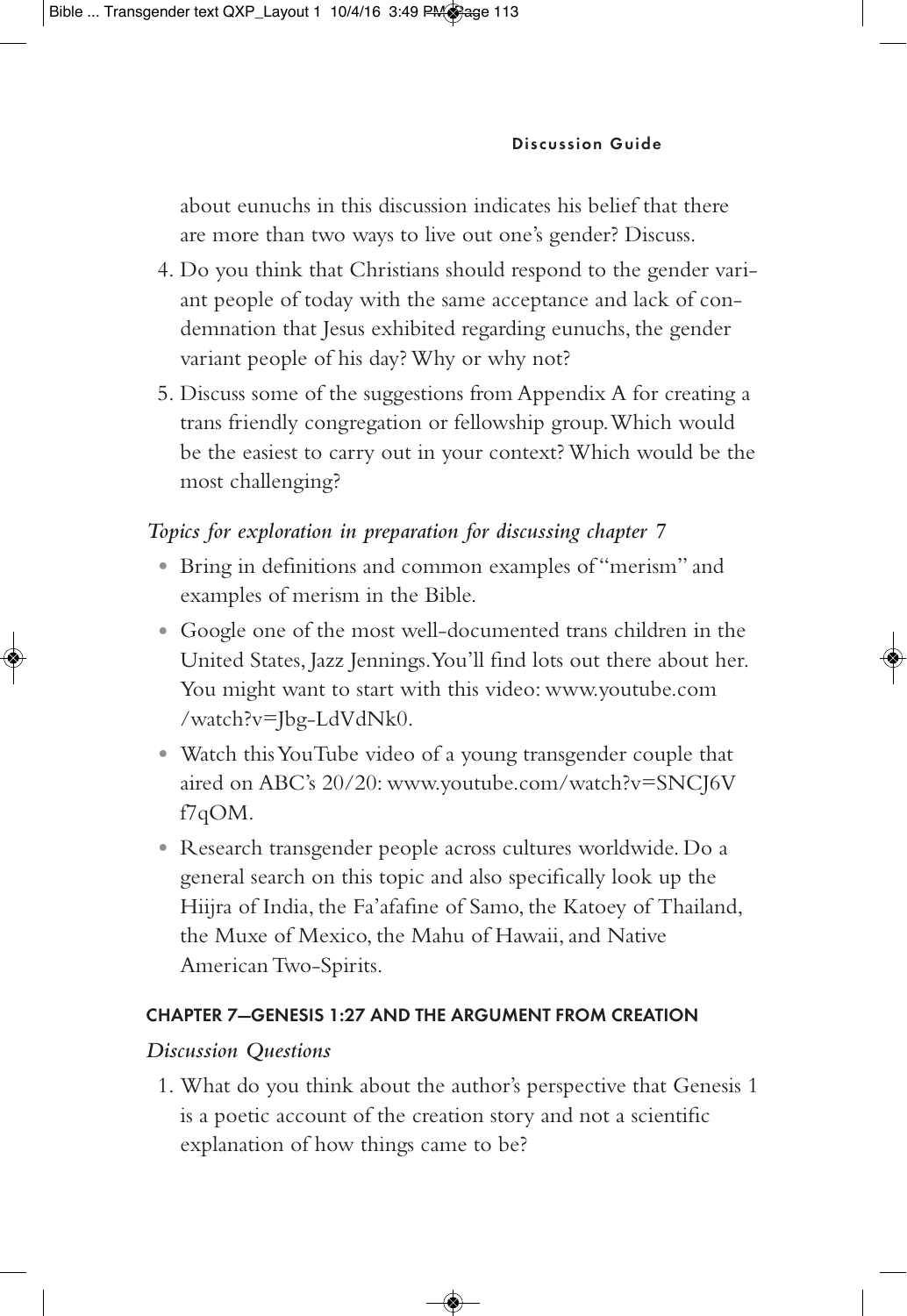2. One definition of a merism is a figure of speech in which two contrasting things are used to indicate something in its entirety. A common example is the expression "I looked *high and low* for it," indicating that you looked everywhere. A merism might also use several parts of something to indicate the whole of it. An example of this usage is the phrase "lock, stock, and barrel," which uses several significant parts of a gun to indicate the totality of it or something else. In Psalm 139:1–3 the writer uses several merisms to indicate God's complete and total knowledge of the psalmist (italics added for emphasis).

You have searched me, LORD, and you know me. You know *when I sit and when I rise*; you perceive my thoughts from afar. You discern *my going out and my lying down*; you are familiar with all my ways.

Do you think the writer of Genesis 1 might be using "night and day," "land and dry seas," "plants and animals," "male and female" as merisms, as figures of speech in which two contrasting things are used to express the entirety of something?

- 3. The author argues that the existence of intersex people indicates that God does create more than just male and female. Do you think this is a valid argument? Why or why not?
- 4. Discuss whether you think gender variance occurs as a result of "the Fall" or as a result of God's good and diverse creation.

Imagine living your whole life in a culture that says that some aspect of your being that you did not choose and that you cannot change (perhaps your eye color or your height) is evidence of the Fall. Imagine that this immutable aspect of yourself is seen as a disability, as less than the best God intends. Discuss how this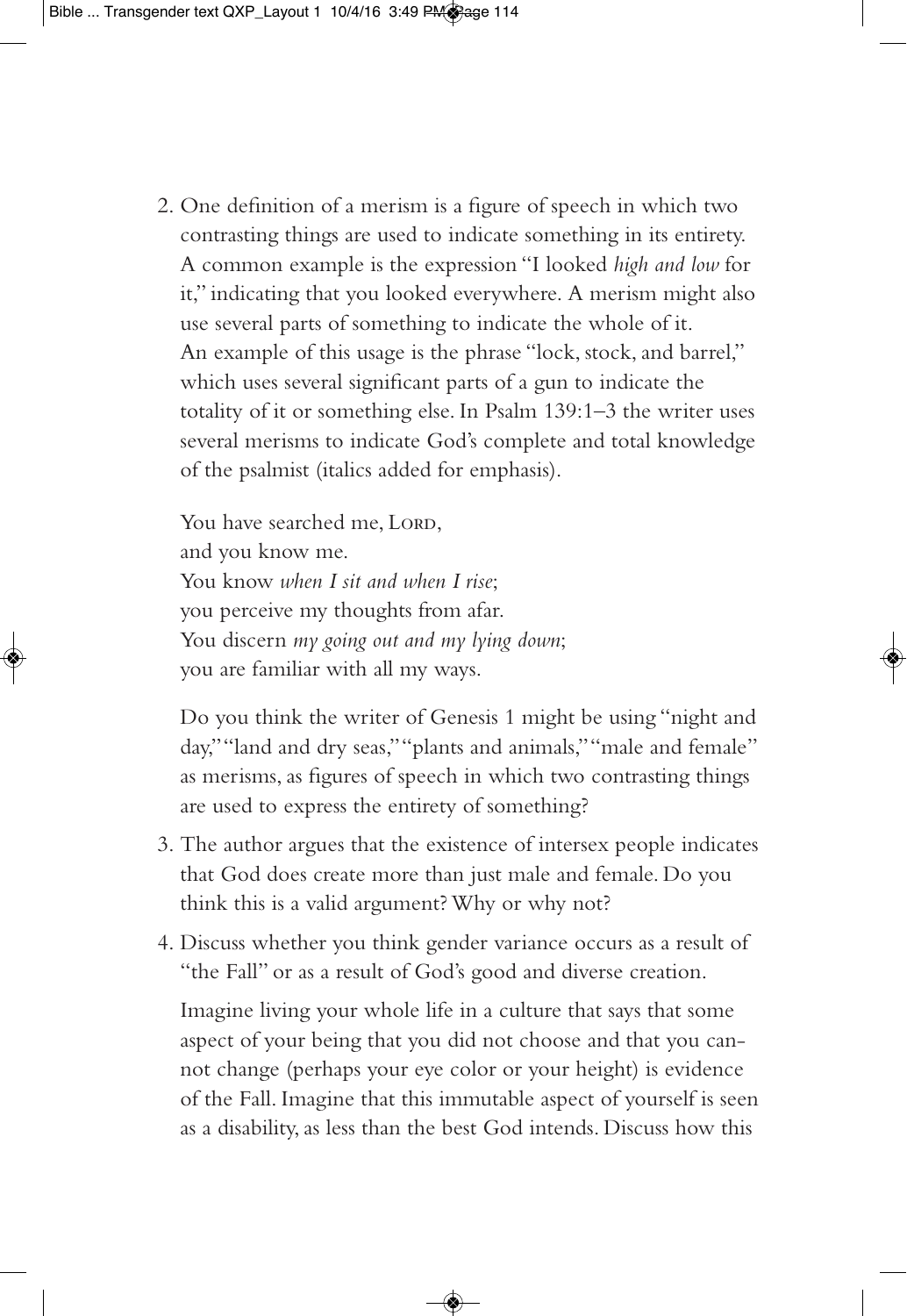might make you feel about that aspect of yourself and/or about yourself in general.

- 5. The author suggests that our culture, in general, does *not* operate under the assumption that our bodies are somehow more indicative of who we are than does our personality/mind/spirit/ soul. Can you think of examples, beyond the ones the author gives, that support or challenge this perspective?
- 6. Why do you think our society is accepting of a genetic woman who gets breast implants but often disapproving of a trans woman who does the same? Why is our culture more approving of a genetic man who wants to get a hair transplant to alleviate balding than it is of a trans man who wants to get a "masculine" haircut?
- 7. The 2011 study the author cites indicating that the attempted suicide rate for transgender people is 41 percent also showed that the national average suicide rate was 1.6 percent. What might the great disparity in these numbers indicate about the transgender experience? Discuss how God might see these numbers and what God might want us to do in response to them.
- 8. The author argues that the testimony of two-, three-, and fouryear-old trans children, and of transgender adults who likewise sensed there was something different about their gender from similar early ages, is evidence that our internal sense of ourselves is a stronger and more valid determinant of our gender than are our genitals. We all know that it is not "good form" to define a word by using that word in its definition. Is relying on the testimony of trans children, youth, and adults to define what determines gender a bit like using that word in its definition when you're trying to define it? Should their testimony be considered in deciding what should determine gender? Why or why not?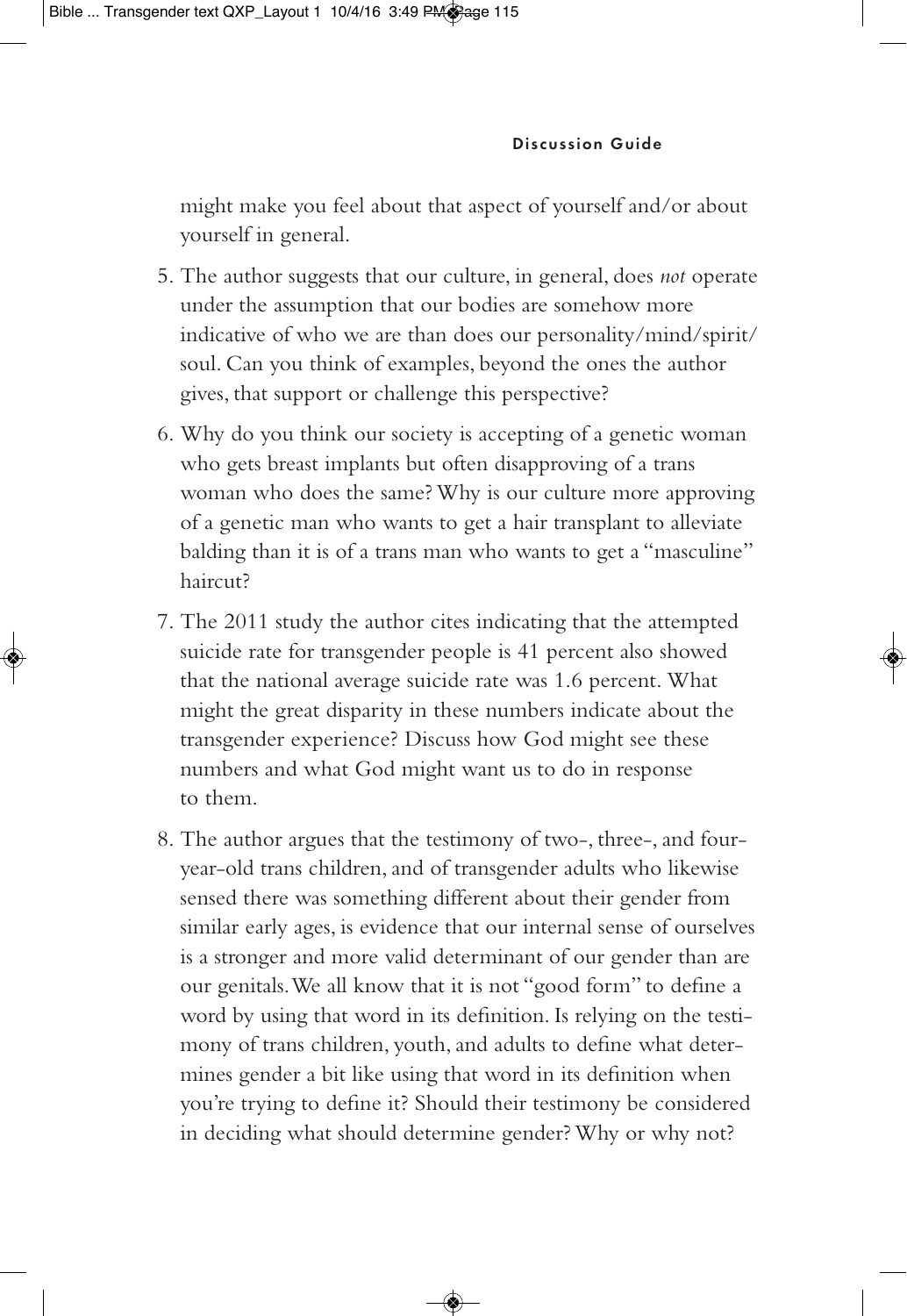- 9. Discuss the stories of the parents who had transgender children. Do you think there are other things they should have tried or done? What would you do if you had a three-year-old who was telling you that they were not the sex that matched their genitals? Did reading these stories about transgender children have a different impact on you than reading or hearing the stories of transgender adults?
- 10. The author gives numerous biblical examples of times when God has called God's people to embrace a new belief. Might it be as challenging for Christians to accept that gender variant people are a part of God's good creation as it was for the early Christians to accept that God no longer required them to keep kosher (Acts 10–11:18)? Discuss.
- 11. Were you aware that there are eleven different countries that offer an option other than male or female on their citizens' passports? What impact might allowing for a third gender option on American passports have on U.S. culture? If Jesus were a member of the U.S. Congress and this issue was to come before the House or Senate, WWJD? (What would Jesus do?)

#### *Topics for exploration in preparation for discussing chapters 8–10*

- Research transgender people throughout history.
- Learn about the proper way to address gender variant individuals at www.glaad.org/reference/transgender.
- Read one of the leading U.S. pediatrician's answers to questions about trans children and youth at www.chla.org/blog/physicians -and-clinicians/transgender-community-questions-answersjohanna-olson-md-%E2%80%93-chla%E2%80%99s.
- Watch that same pediatrician answer questions about trans children and youth in brief video clips at www.kidsinthehouse .com/expert/parenting-advice-from-johanna-olson-md.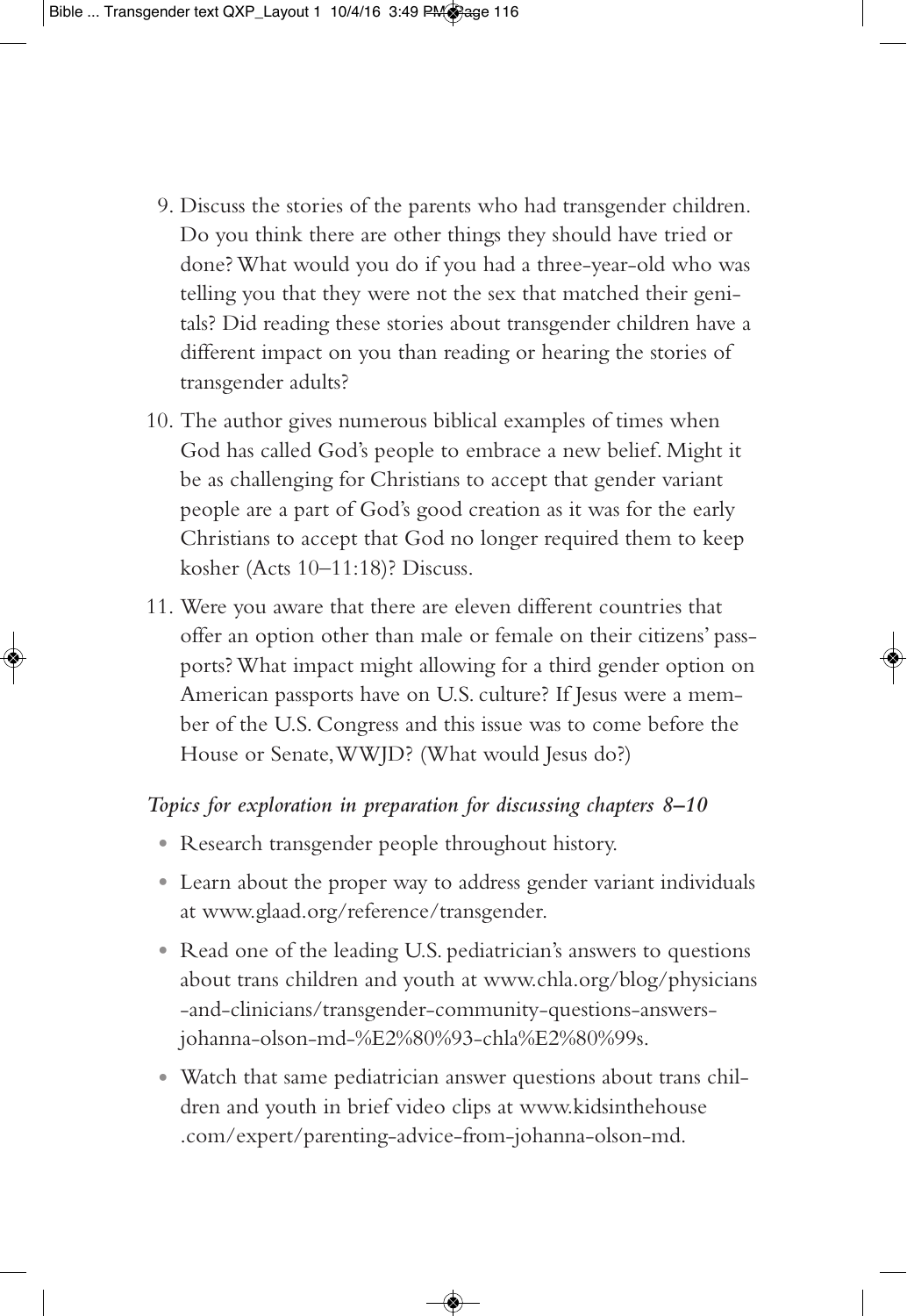• Read, listen to, or watch the sermon "The Princess Dress and the Name of Jesus" at www.friends-ucc.org/index.php/new-sermonpage/sermon/98-the-princess-dress-and-the-name-of-jesus.

#### **CHAPTER 8—MATTHEW 16:13–27 AND THE NOTION OF "CHOICE"**

- 1. Discuss Dr. Johanna Olson's perspective that gender identity is an immutable characteristic, a part of your core being and not a choice. Do you feel like your gender identity was a part of your core being or did you choose it?
- 2. Throughout this book the author has stressed the importance of looking at the biblical, historical, and cultural context of a passage in order to interpret it responsibly. Do you think this is an important criterion for understanding the Bible? What other criteria do you use to understand the Scriptures?
- 3. Prior to reading this chapter, had you usually interpreted Matthew 16:24, "deny yourself, take up your cross and follow me" to mean that you should sacrifice your own needs and heart's desires for God and for others? If not, how had you interpreted it?
- 4. What do you think of the author's interpretation that Matthew 16:24 "is not a passage about how we are to relate to others. This is Jesus' teaching about how we are to relate to our selves to our false self, the self that has been indoctrinated with the values of this world, and our true self, our soul self—the self that is made in the image of God"?
- 5. Do you think it's appropriate for the author to compare what Rosa Parks did by refusing to move to the back of the bus, and what the author's college roommate did by choosing a career as a teacher instead of a doctor, with the choice a transgender person or a gay person makes to come out?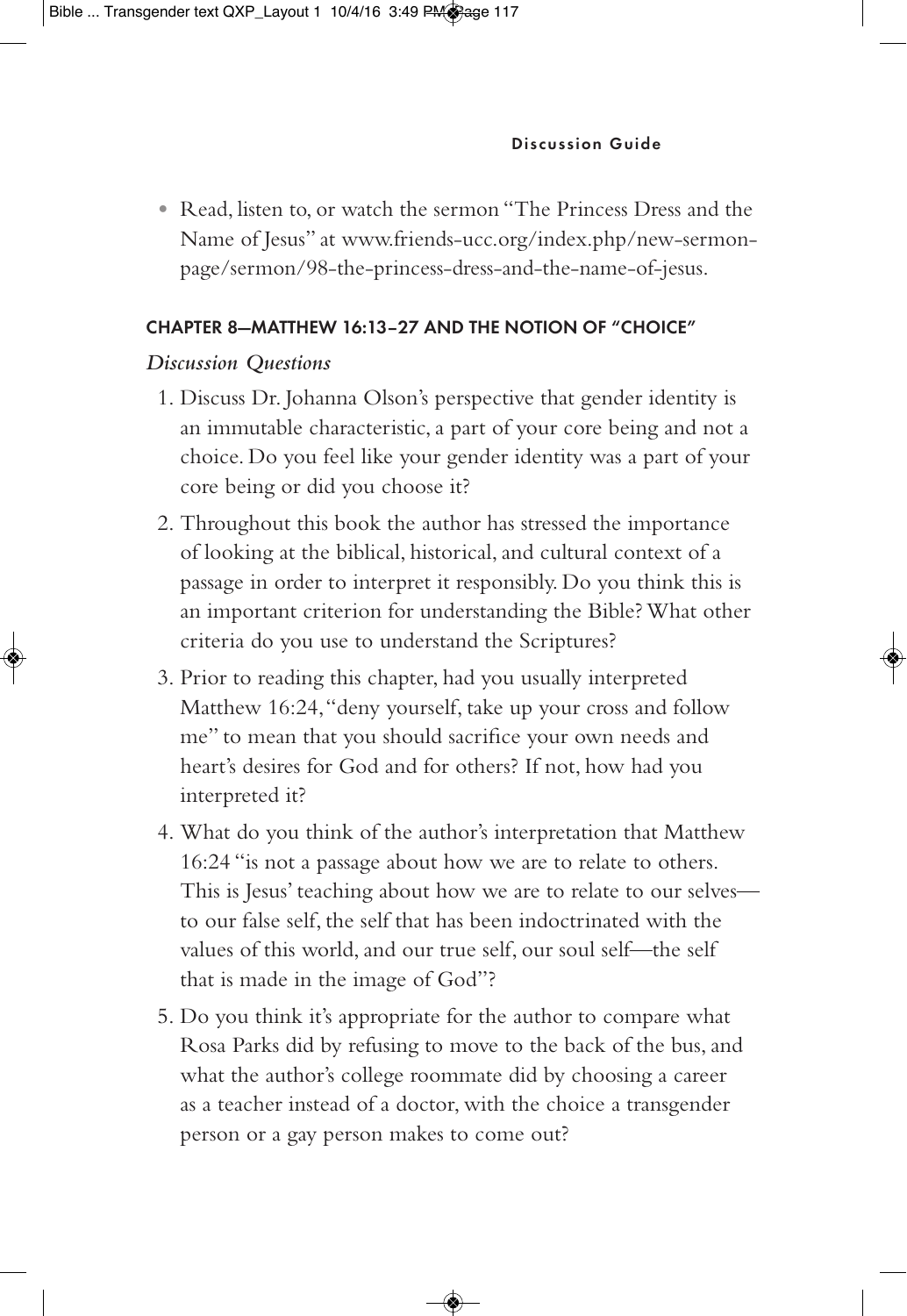6. The author gave numerous examples of what it looked like in the lives of various people when they more fully embraced who God had created them to be. Are there any aspects of your divinely created truth that you feel God might be calling you to embrace more fully? How do you think your choice to live your life more authentically might be received by others?

#### **CHAPTER 9—GENDER VARIANT INDIVIDUALS IN THE BIBLE**

- 1. Discuss experiences each of you have had of hearing a very familiar Bible story in a fresh, new way.
- 2. Discuss the possibility that Jacob may have been gender variant, based on the biblical description of him as one who was content to stay at home among the tents, and that he cooked and was his mother's favorite. Given the rivalry between his wives, Rebecca and Leah, about having children, and the importance of childbearing in the culture of the ancient Israelites, what might the fact that Jacob sired the twelve sons who became the twelve tribes of Israel say about his possible gender variance?
- 3. Brainstorm possible reasons for why Jacob might have given his son Joseph a "princess dress," a *ketonet passim*.
- 4. The author suggests that understanding Joseph as a gender nonconforming person answers many questions regarding Joseph's story, such as why his father gave him a girl's garment, why Joseph would wear a girl's garment, why his brothers hated him enough to sell him into slavery and tell his father he was dead, and why not even one of those same brothers would recognize him some twenty years later. Do you agree with this perspective, or do you think there are other equally plausible explanations for these aspects of Joseph's story? Discuss.